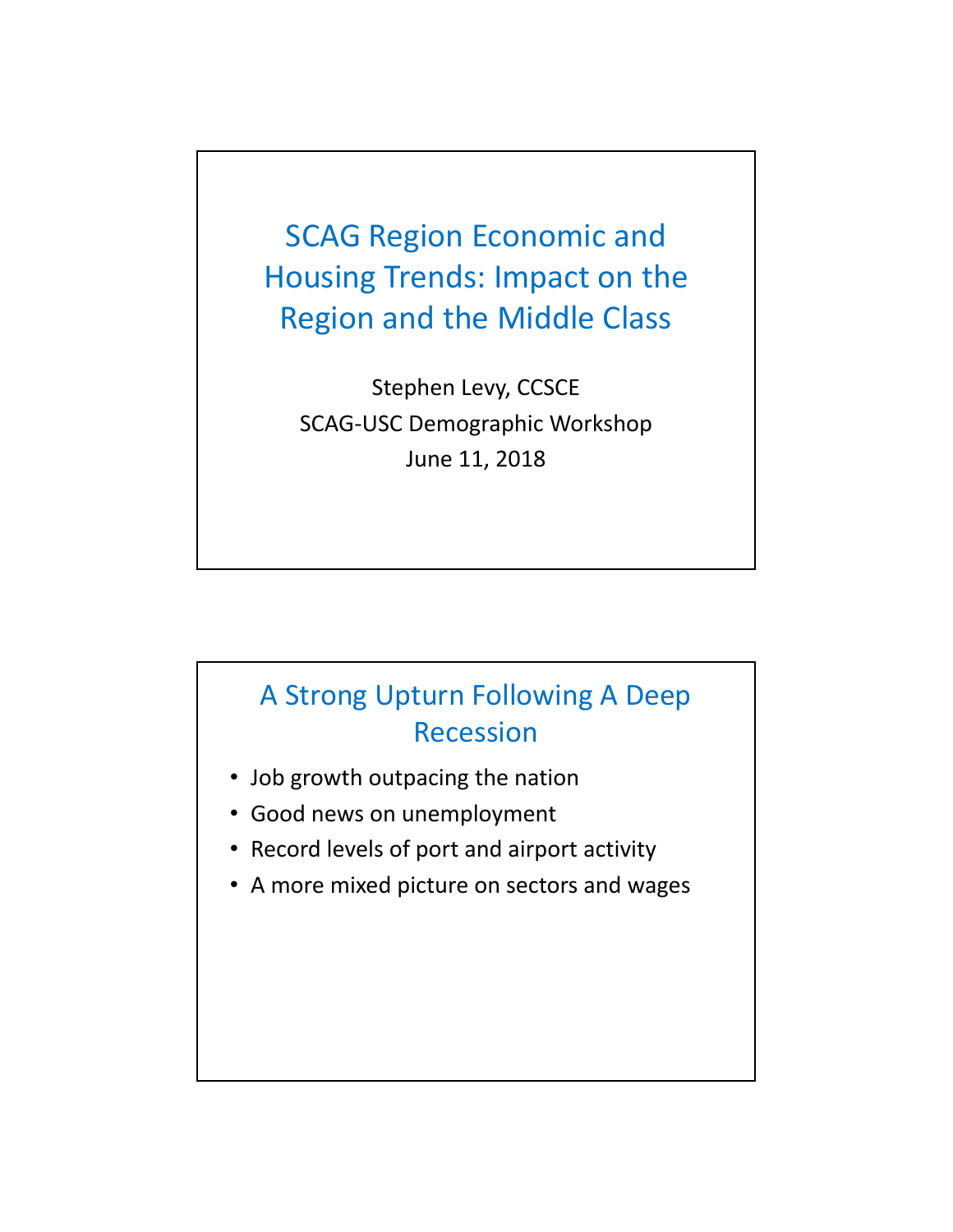

## Labor Force Trends April 2007—April 2018

- The region added nearly 600,000 workers
- While the number of unemployed residents fell by 55.000
- And the unemployment rate of 4.7% in April 2007 became 11.9% in April 2010 and then fell to 3.8% in April 2018.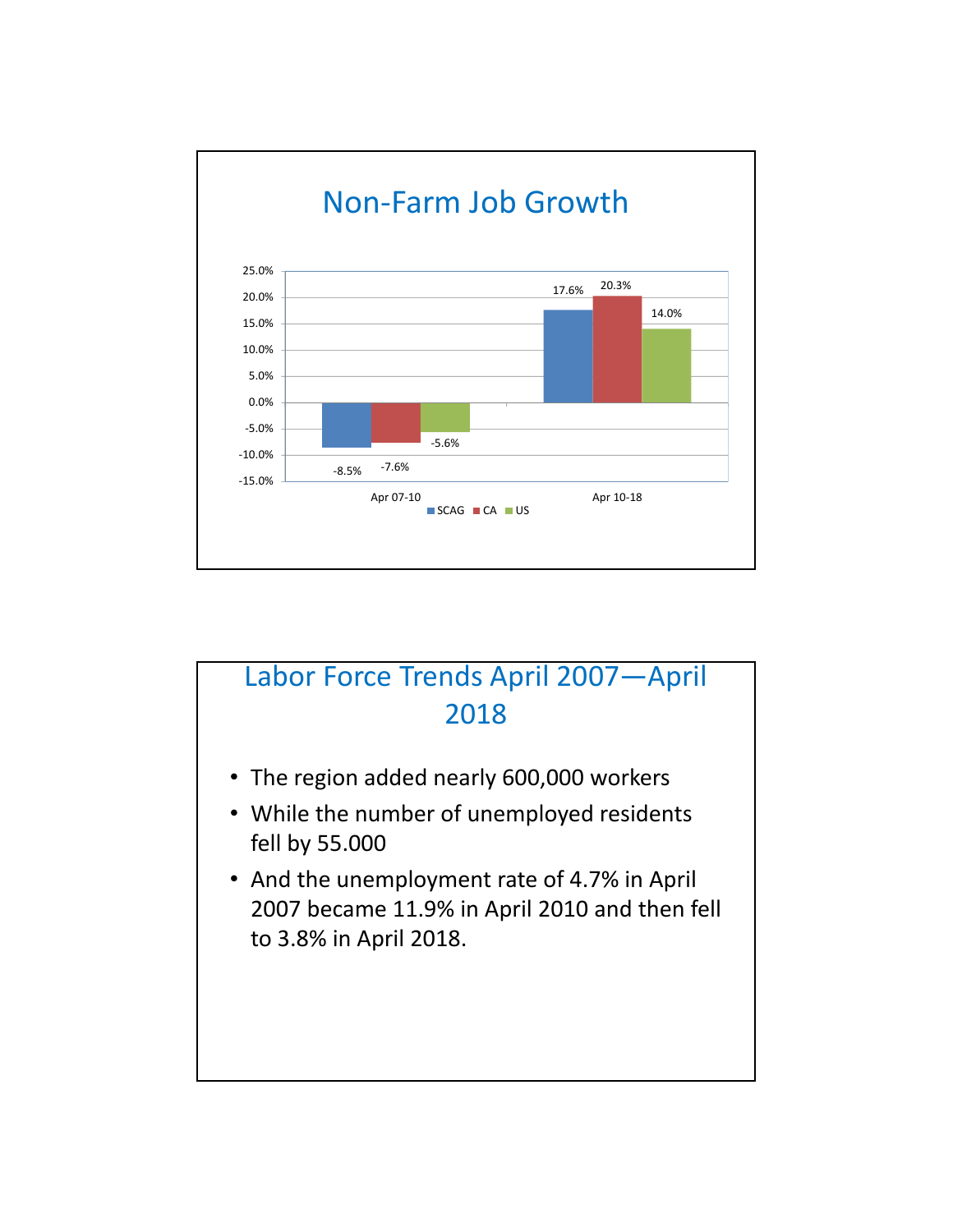

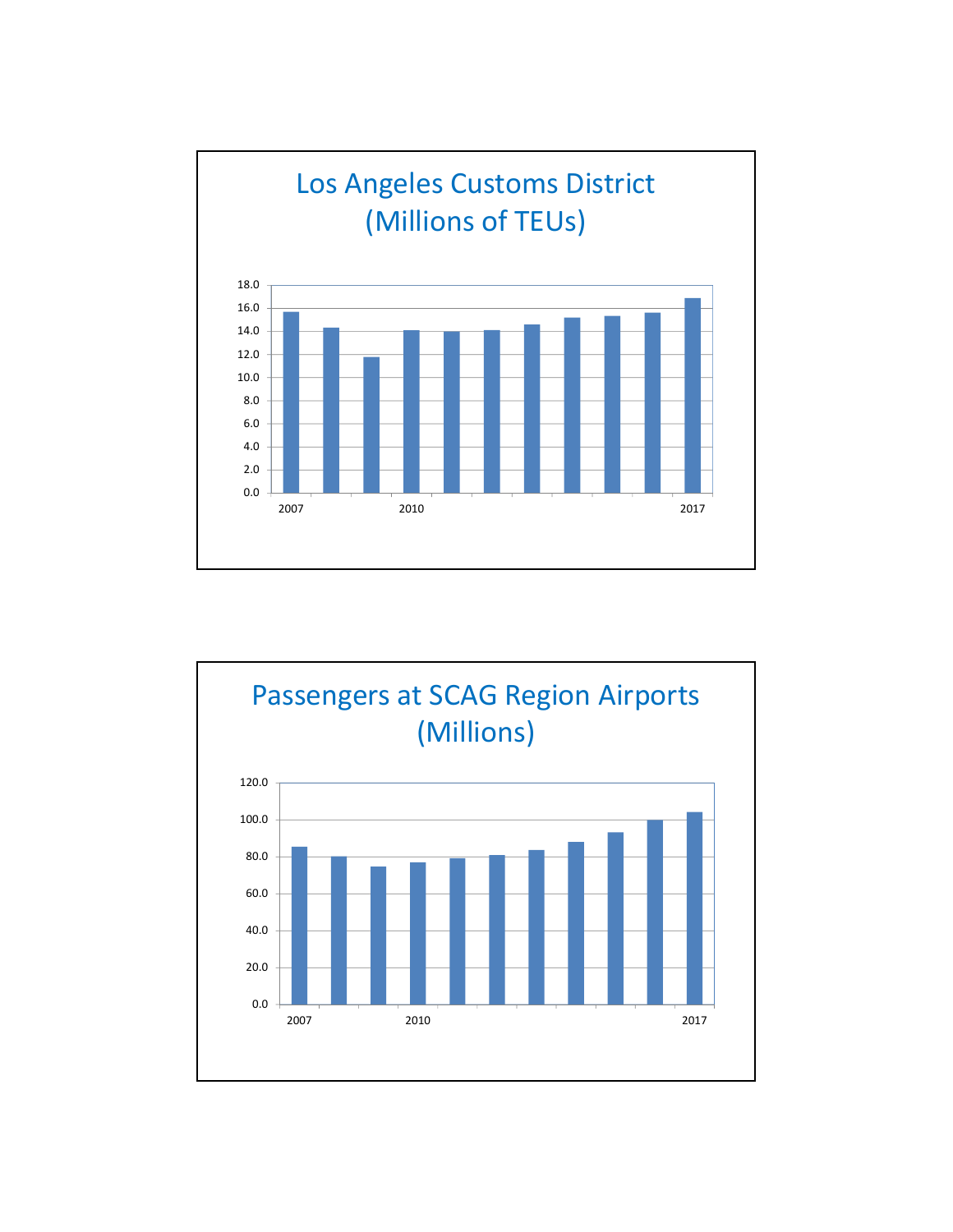# Examining Occupational Job and Wage **Trends**

- A high level look at the wage groups:
- ‐‐Low (Up to \$15 an hour in 2017)
- ‐‐Middle (From \$15 to \$30 an hour)
- ‐‐High (Above \$30 an hour)
- Looking at broad occupational groups and a few detailed examples
- Note: Most low wage jobs paid under \$13 an hour in 2017

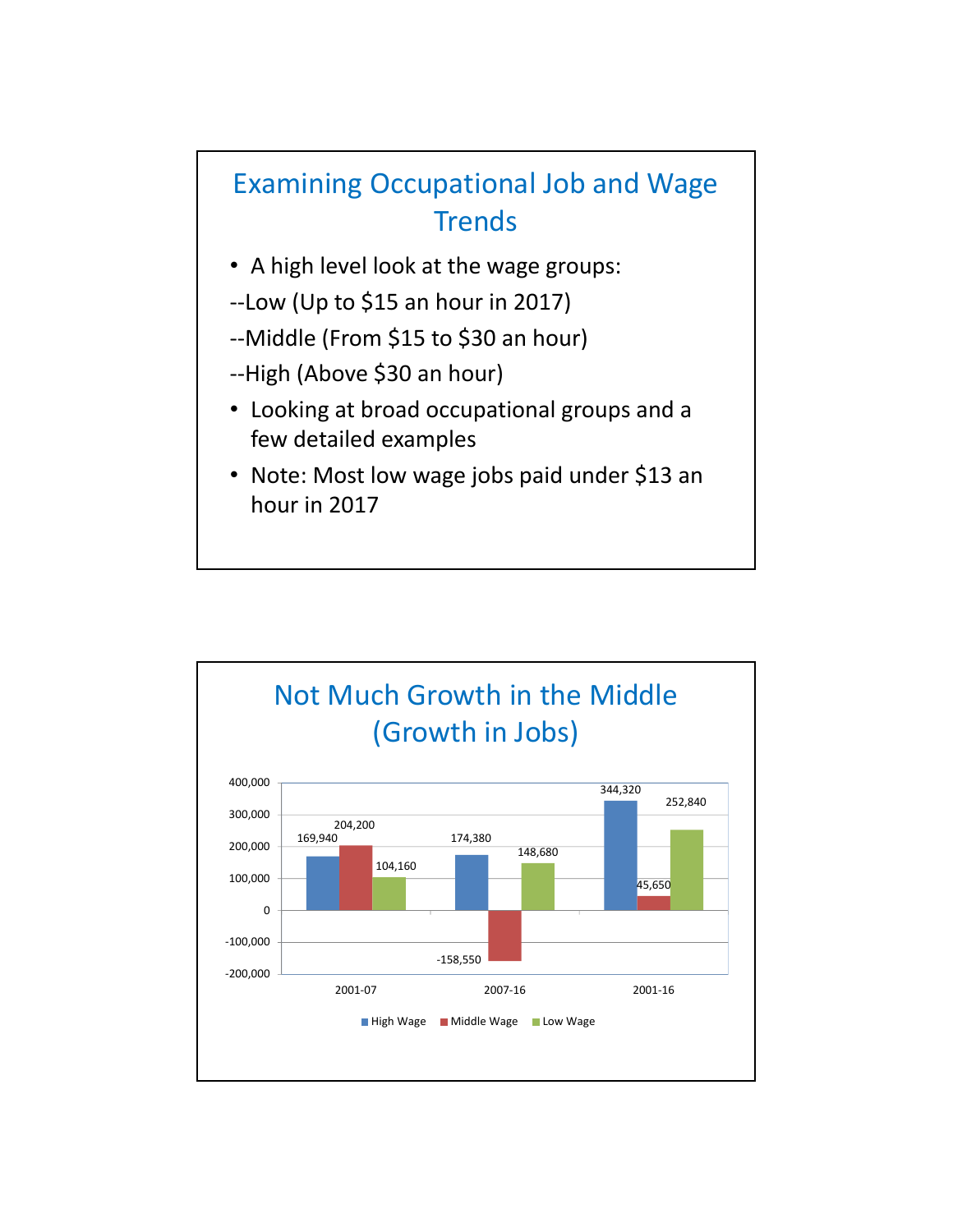

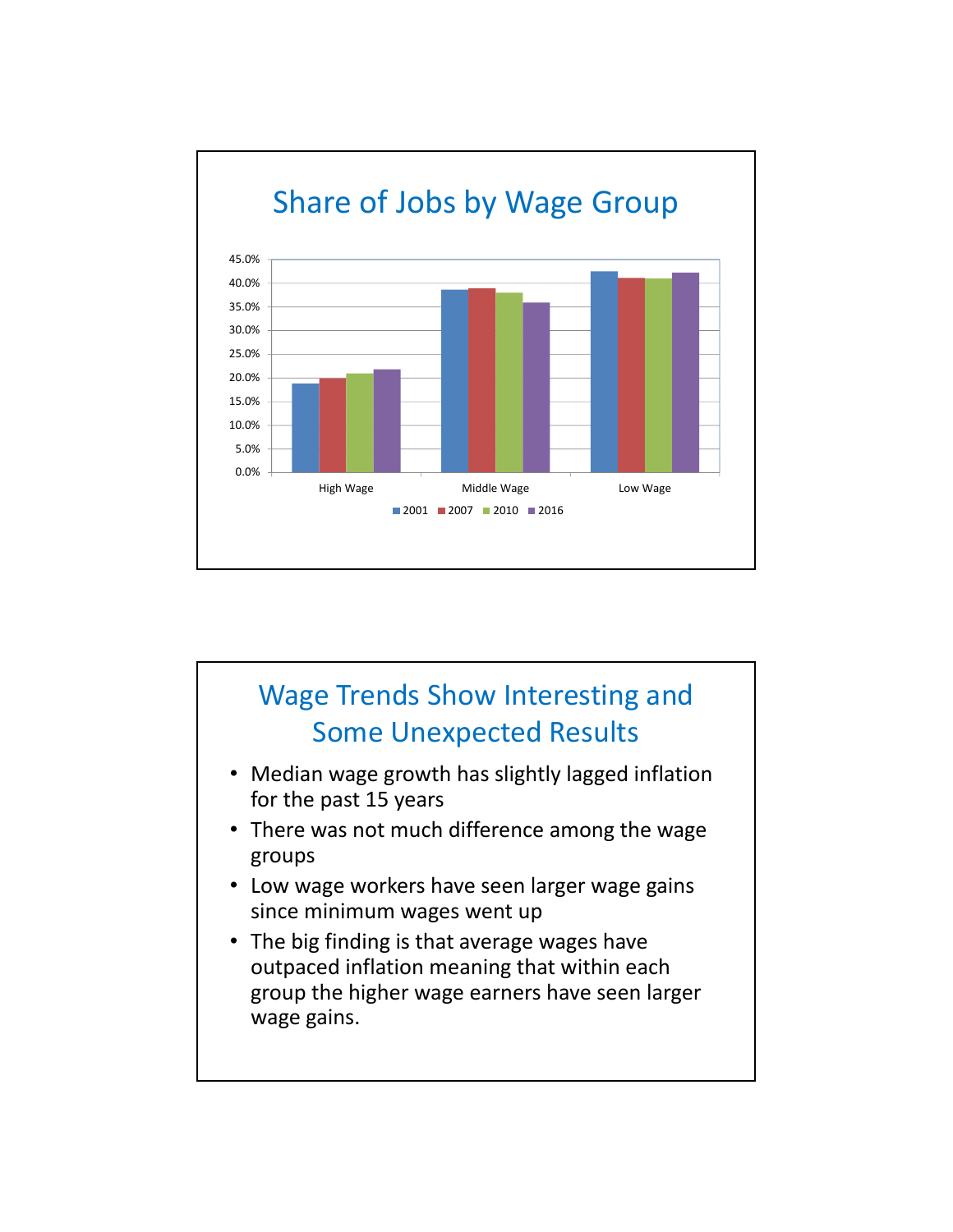

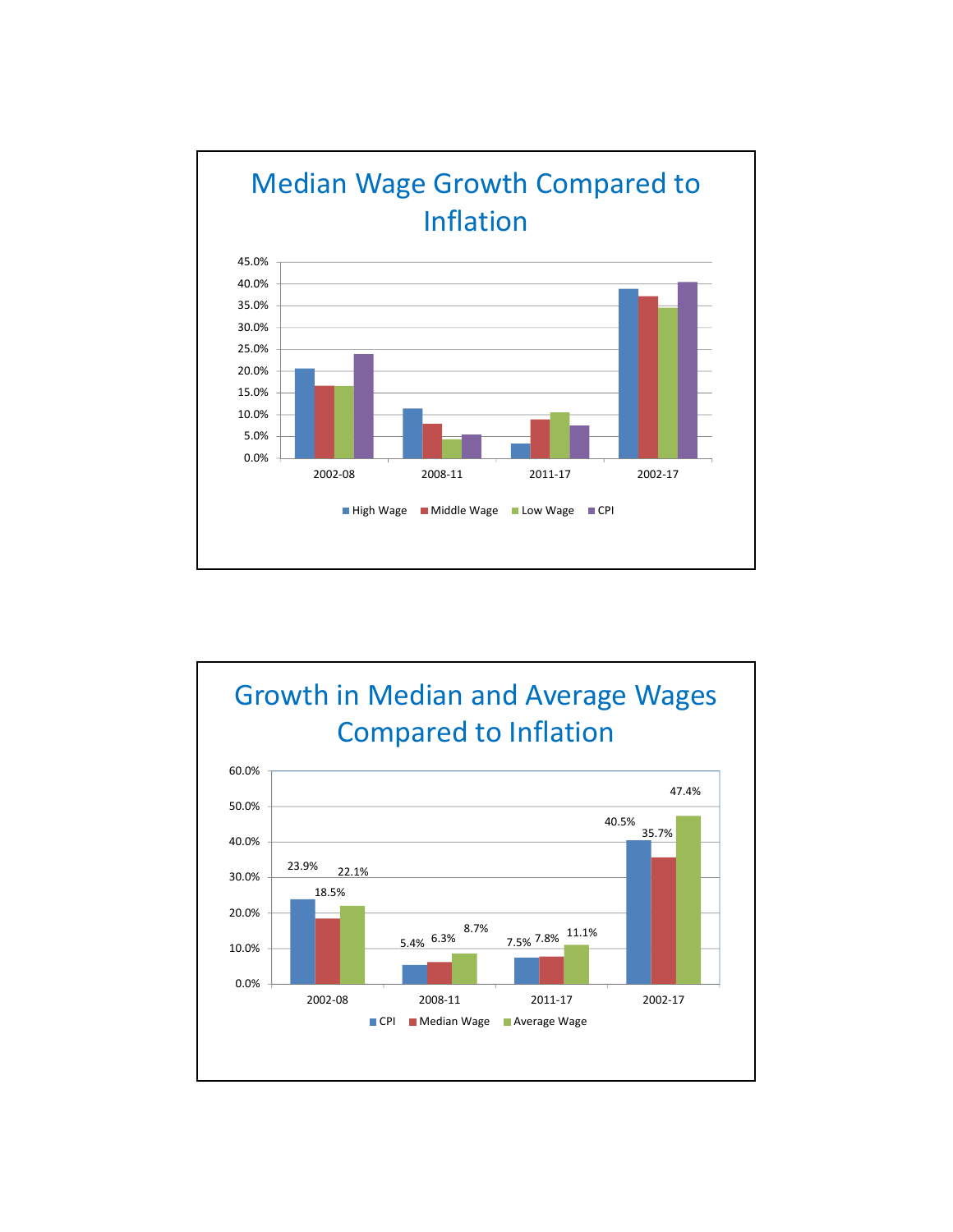

- Studies suggest job change not net loss. The challenge is handling the transition impacts
- The timing is uncertain
- There is debate over whether low or middle wage jobs are most at risk but the middle is definitely at risk
- Recent trends are interesting but not indicative necessarily of the future

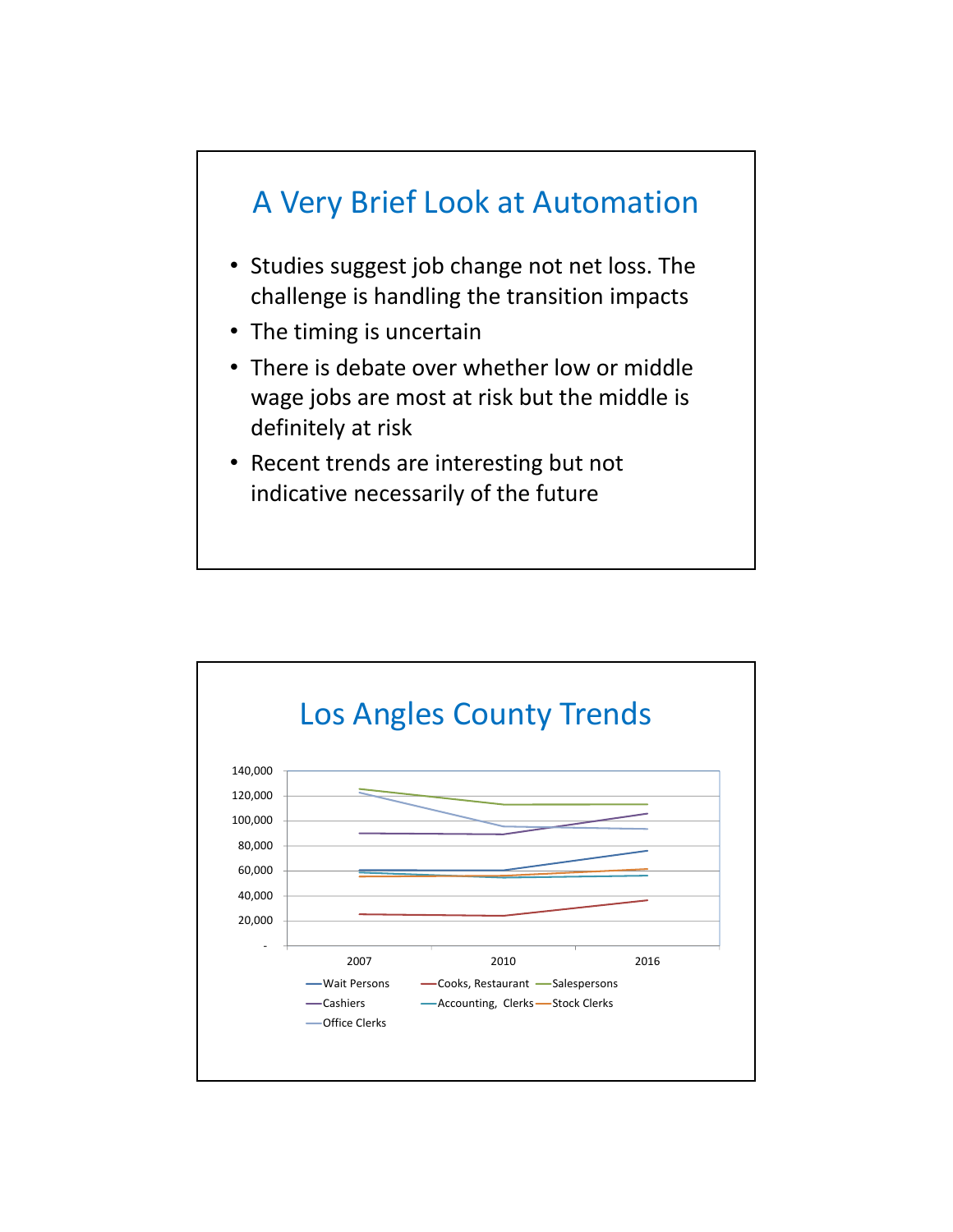

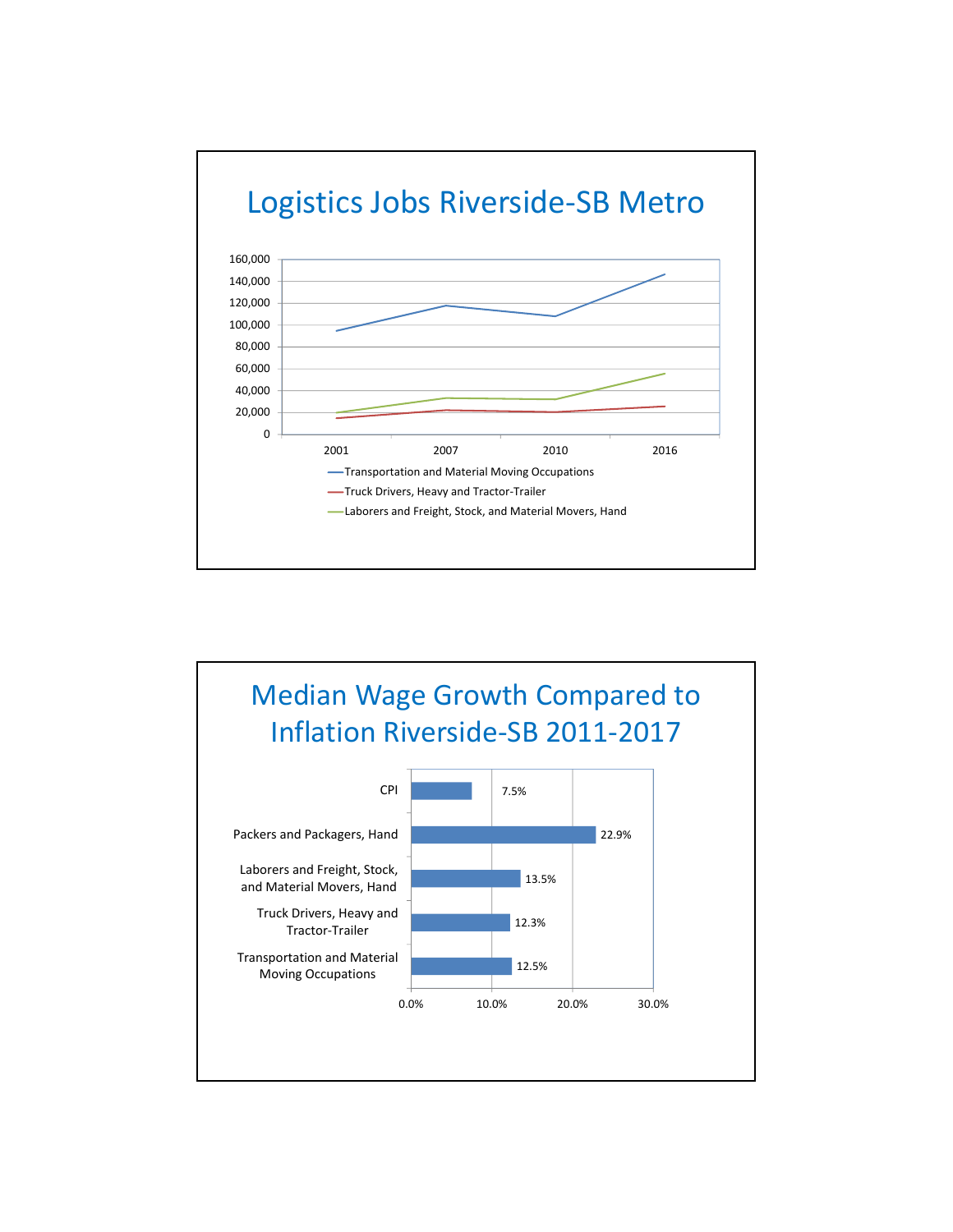# Policy Implications

- For economic prosperity broadly based and responding to automation
- **THE BOTTOM LINE IS THAT WE ARE ALL IN THIS TOGETHER. THOSE GOALS CAN ONLY BE ACHIEVED IF WE DO ALL OF THE THREE STRATEGIES ON THE FOLLOWINT CHARTS**

## Regional Prosperity Strategies from HUD Funded Upward Mobility Project

**Strategy 1: Improve career pathways from low and moderate wage work to middle wage jobs. Prepare residents for success.**

**Strategy 2: Grow the economy.**

**Strategy 3:: Upgrade working conditions and the safety net, particularly for workers in existing low‐wage and moderate‐wage jobs.**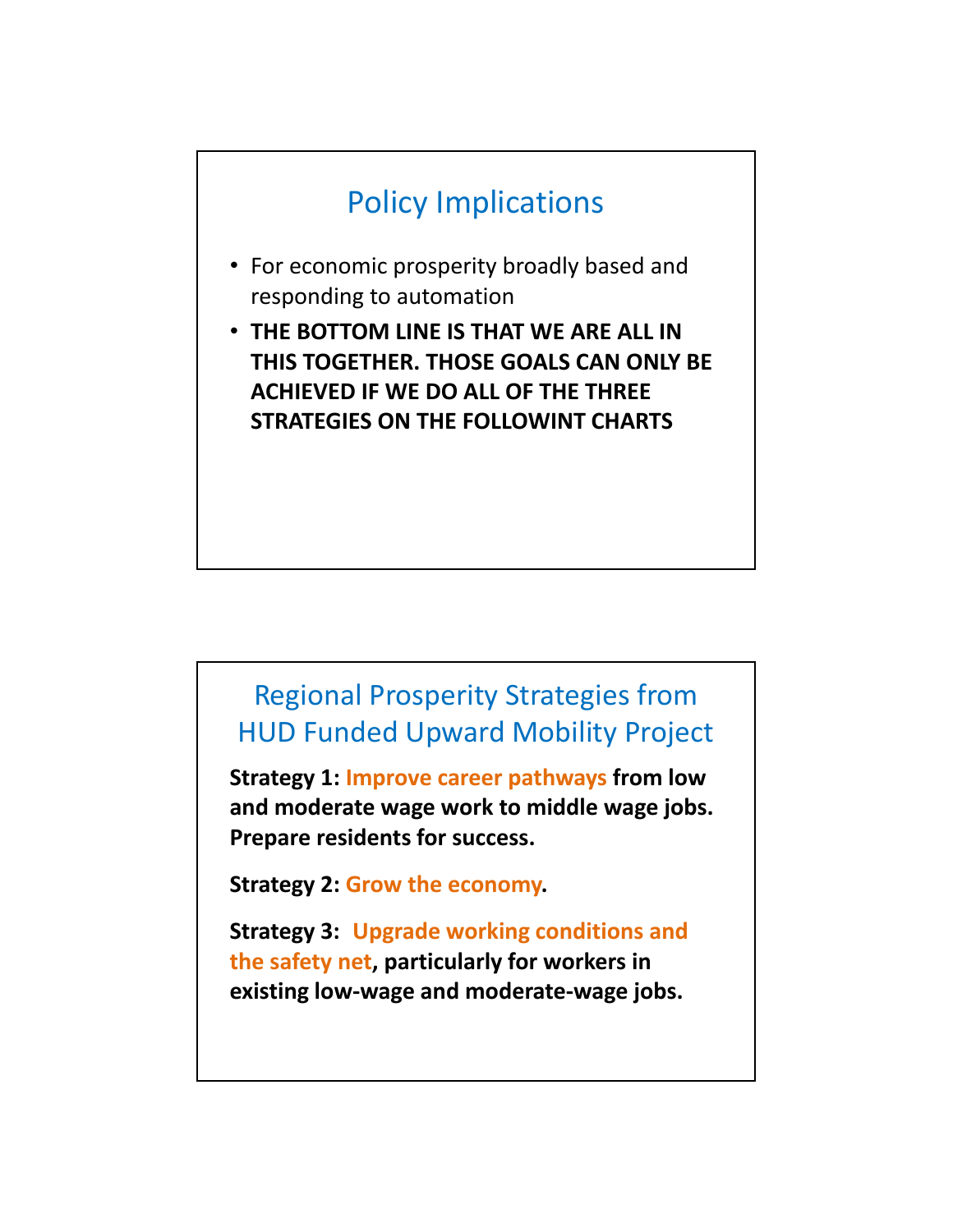

- Ensuring robust demand growth and economic dynamism is a priority: history shows that economies that are not expanding do not generate job growth.
- Midcareer job training will be essential
- Another priority is rethinking and strengthening transition and income support for workers caught in the crosscurrents of automation.
- Two perspectives, same conclusions



- Rents increasing faster than wages during the recovery: home prices rising even faster
- And a large shortfall of housing built compared to demographic demand
- And most new housing is priced for more affluent residents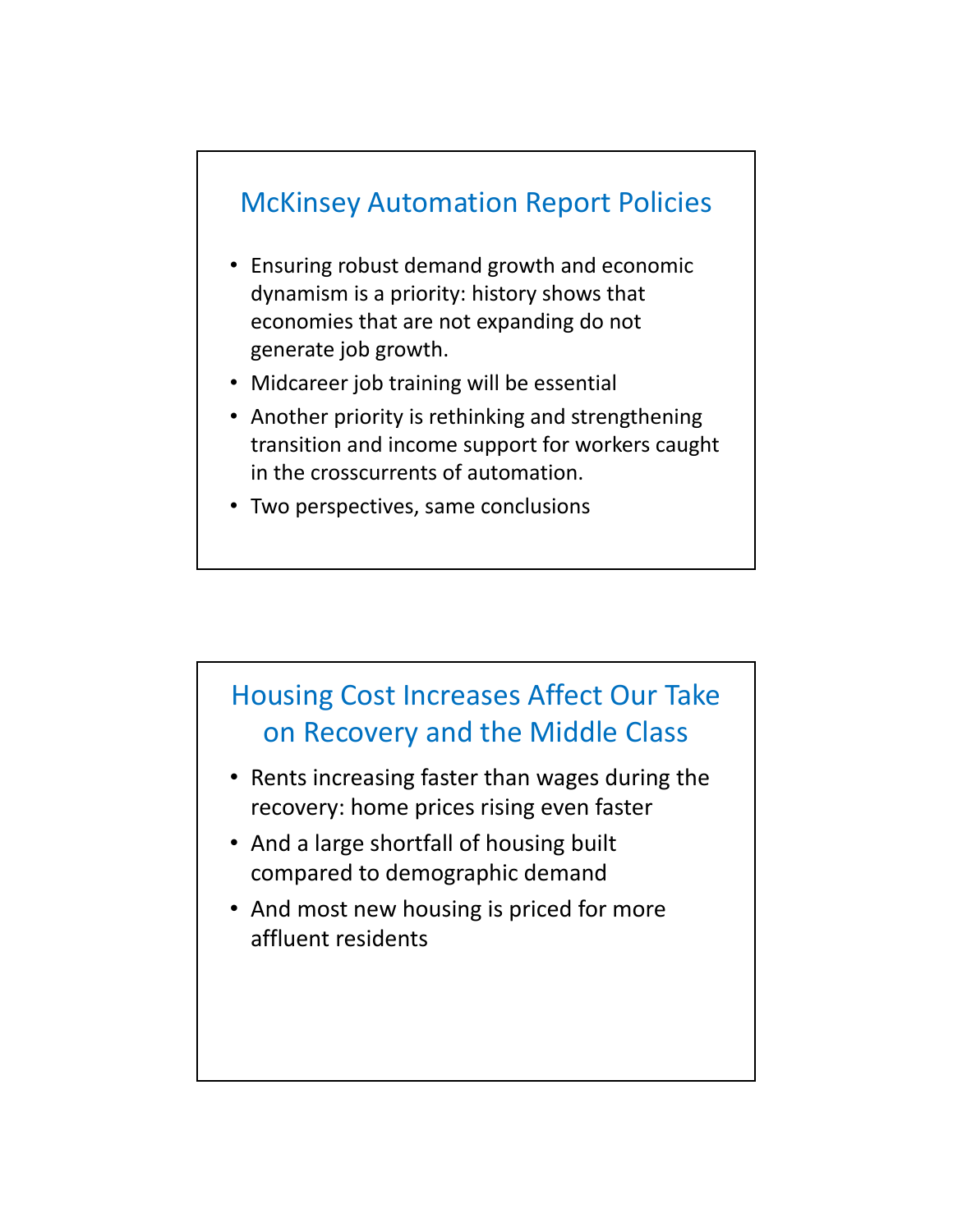

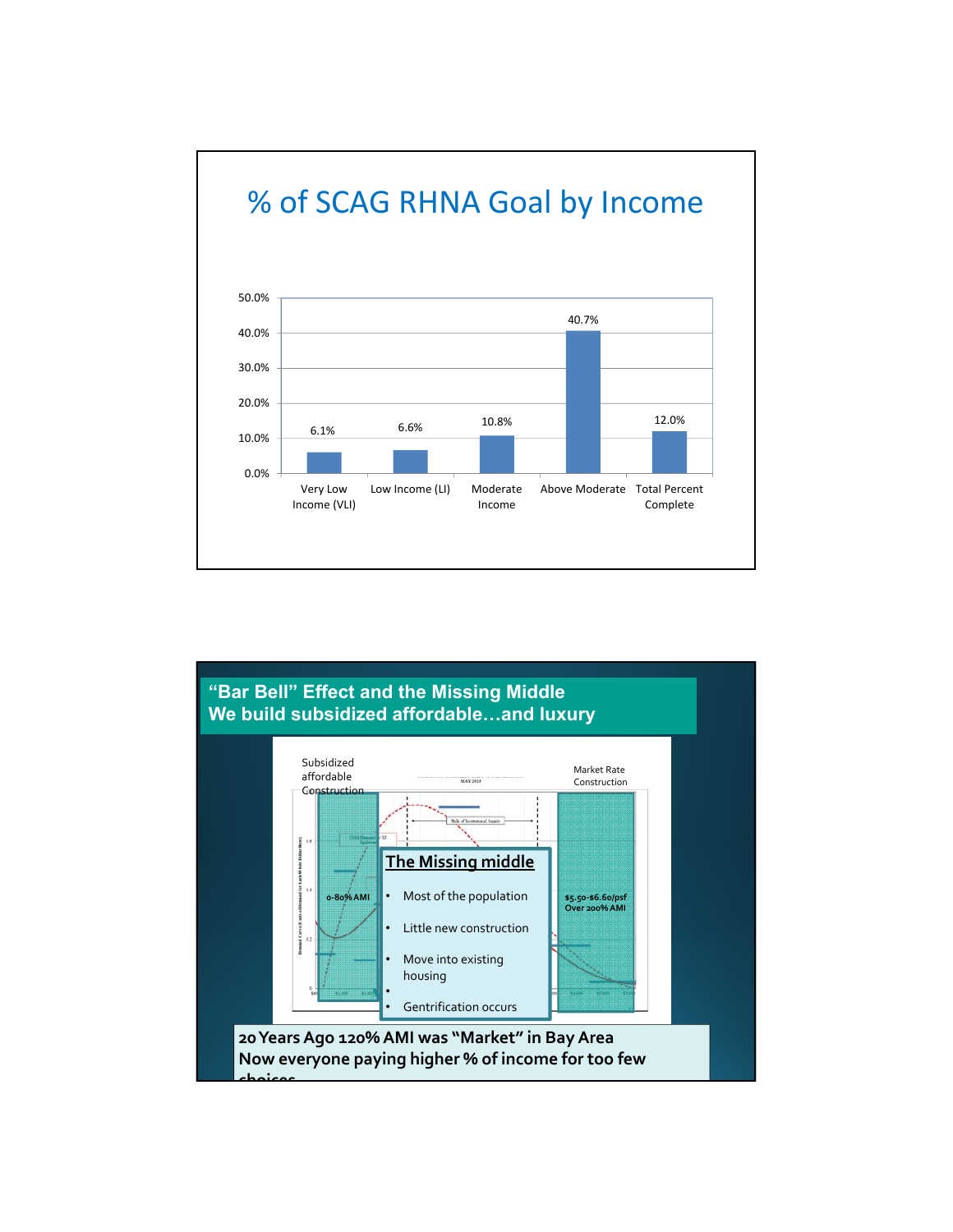### Sample CASA proposals for Missing Middle: Missing Middle Density Bonus

Problem: Missing middle housing currently cannot amortize impact fees or inclusionary over small number of units.

#### **Action Plan:**

- 35% ‐50% density bonus including in low density zones
- 20% units would be sold or rented between 100% and 150% of median
- More small MF projects get exceptions and waivers critical in low density zoned areas • Cap/reduce mitigation and housing fees for MM projects, convert fees to PSF not per unit

#### **Impact:**

- More MM and family housing in more housing projects that become more feasible due to MM focus
- More ownership opportunities in smaller more affordable homes
- Add greater variety of families and incomes in high opportunity exclusive neighborhoods
- Allows more MM units to be built without subsidy‐concentrate subsidy on 30‐120% AMI

### #2: Carrots and Sticks to Create Missing Middle Housing

**Problem:** Cities resistant to zoning changes to allow more MM housing

#### **Action Plan: Carrots and Sticks to Create more MM housing**

- Fund cities to modify their zoning to allow MM, reward with additional State/Regional \$
- Require for Housing Element Certification in at least 20% of land zoned to preclude these types, especially near transit
- Add category to RHNA (120-180% AMI)

#### **Impact:**

- If 20% of Bay Area land now zoned for 1.5MM single family homes were zoned to allow 3 homes
	- an increase of 600,000 homes by 2040
- Better geographic distribution of housing throughout all cities/neighborhoods
- Improved access to high opportunity places for families today precluded by income
- Cities choose the places to increase density by 2x‐3x and can focus on transit or other areas with carrots as rewards and sticks as requirement